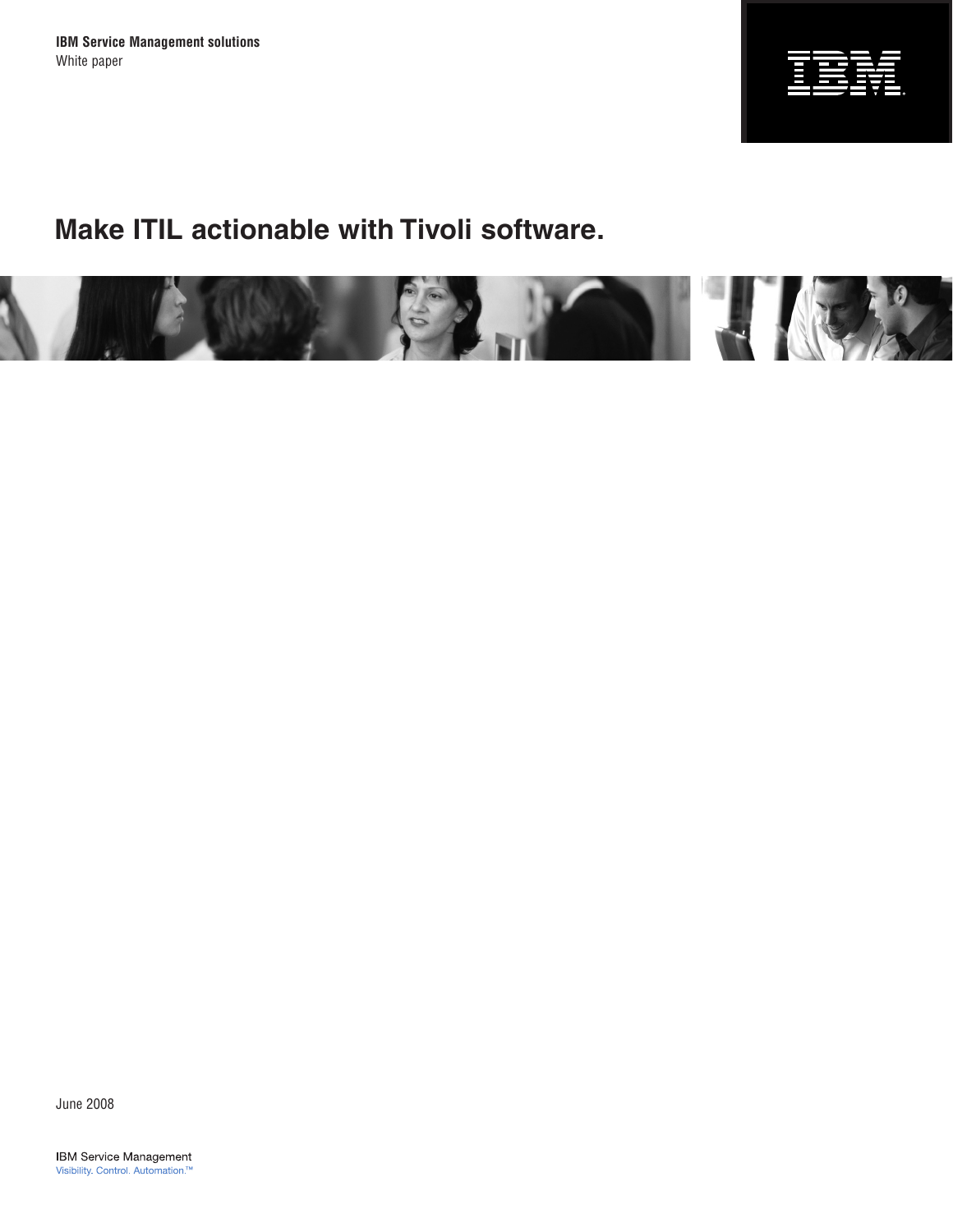#### **Contents**

- **2 Introduction**
- **3 [ITIL: best practices for best results](#page-2-0)**
- **4 [Support ITIL best practices with](#page-3-0)  [comprehensive IBM Service](#page-3-0)  [Management solutions](#page-3-0)**
- **6 [Service Strategy](#page-5-0)**
	- *6 [Financial Management](#page-5-0)*
	- *6 [Risk Management](#page-5-0)*
- **6 [Service Design](#page-5-0)**
	- *6 [Service Catalog Management](#page-5-0)*
	- *6 [Availability Management](#page-5-0)*
	- *7 [Capacity Management](#page-6-0)*
	- *7 [IT Service Continuity Management](#page-6-0)*
- **8 [Service Transition and Operations](#page-7-0)**
	- *8 [Information Security Management](#page-6-0)*
	- *8 [Change Management](#page-7-0)*
	- *8 [Service Asset and Configuration](#page-7-0)  [Management](#page-7-0)*
	- *9 [Monitoring and Control](#page-8-0)*
	- *9 [Event Management](#page-8-0)*
	- *9 [Incident and Problem Management](#page-8-0)*
	- *10 [Request Fulfillment](#page-9-0)*
	- *10 [Release and Deployment](#page-9-0)  [Management](#page-9-0)*
	- *10 [Access Management](#page-9-0)*
	- *10 [Data and Storage Management](#page-10-0)*
- **11 [Continual Service Improvement](#page-10-0)**
- *11 [Service Level Management](#page-10-0)*
- **11 [Summary](#page-10-0)**
- **12 [For more information](#page-11-0)**
- **12 [About IBM Service Management](#page-11-0)**

#### **Introduction**

In recent years, competitive pressures, the growing burden of compliance activities, soaring operational costs and the ongoing need to innovate have combined to make service management a business-critical part of any organization. As a result, IT operations should constantly strive to manage key IT projects more cost-effectively and bridge the gaps among business, development and daily operations.

In addition, the technological solutions and services available to large businesses today are themselves far more comprehensive and feature-rich than ever before. Integrating them on an enterprise-wide scale in the pursuit of improved service management — essentially aligning IT processes and resources with business goals to achieve desired results for customers — is no simple undertaking. It typically requires significant expertise in many disciplines to provide the collaboration required to truly add value to customers.

Because of the increasing complexity and dependence on information technology, the concept of IT best practices has become more and more important. Various frameworks have been created to help today's IT professionals optimize their use of technology to better manage IT processes. Of these, IT Infrastructure Library® (ITIL®) can provide a set of IT best practices to help organizations deliver high-quality, business-aligned IT services.

This paper discusses ITIL as a framework and describes how IBM Service Management solutions and IBM Tivoli® software can help organizations make service management and ITIL processes actionable. The result is a proven approach that can help drive service excellence through improved visibility, control and automation.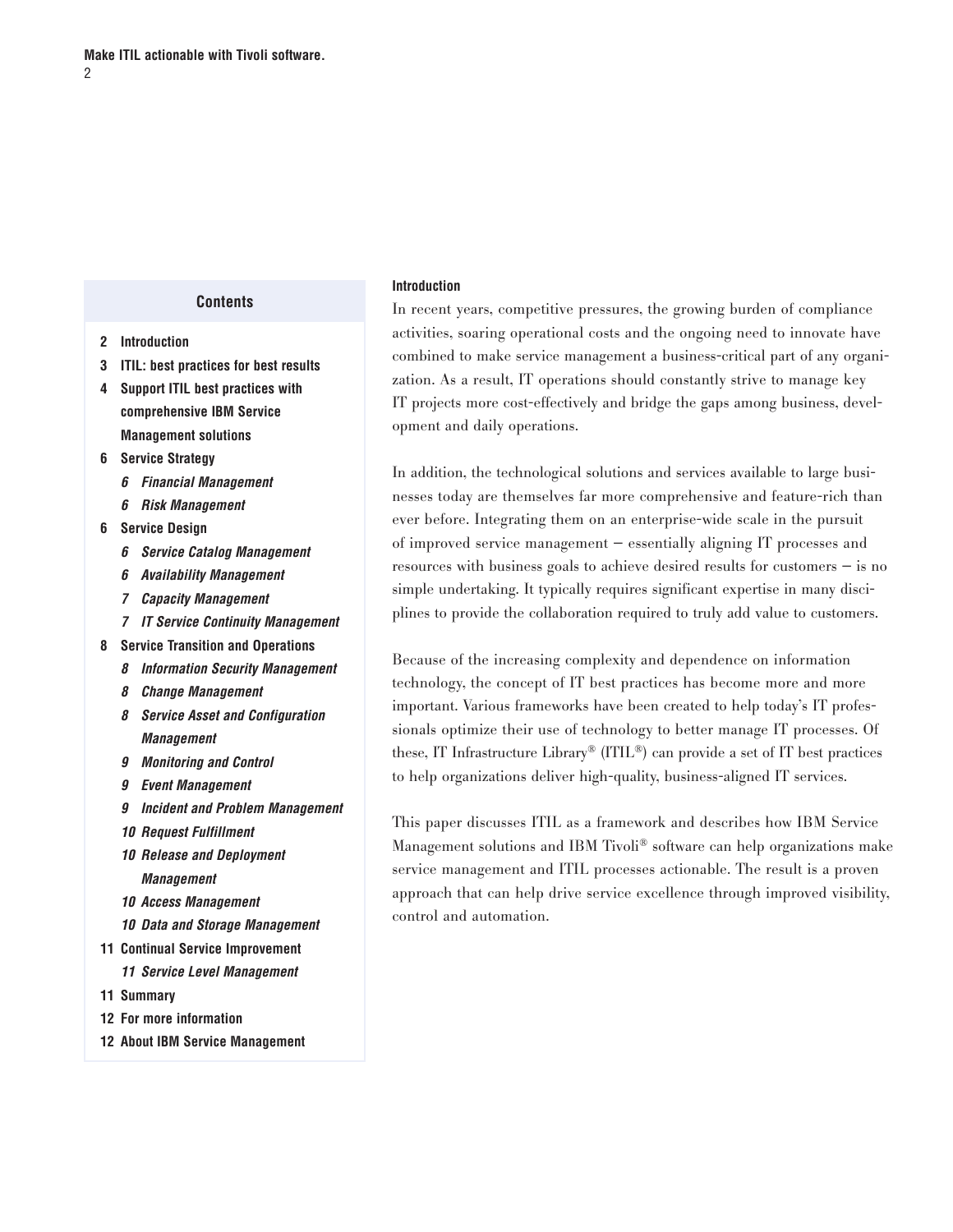#### <span id="page-2-0"></span>**ITIL: best practices for best results**

First released in 1988, ITIL is a library of books that documents best practices to help organizations better manage their IT services. Now in its third release, ITIL comprises five books, each detailing one of the five phases of the service life cycle. They are:

- **Service Strategy** determining the overall strategy for how IT services will be provided.
- **Service Design** designing IT services to meet service level targets.
- **Service Transition** moving IT services from development to operational status.
- **Service Operation** executing and supporting IT services.
- **Continual Service Improvement** enhancing IT services based on past performance.

| A quick synopsis of ITIL v3                |                                                                                                                                                                                                                                             |  |  |  |  |
|--------------------------------------------|---------------------------------------------------------------------------------------------------------------------------------------------------------------------------------------------------------------------------------------------|--|--|--|--|
| <b>Service Strategy</b>                    | Focuses on the identification of new business offerings and<br>supporting IT services, including design, implementation and<br>continual improvement. Aligns the organization and processes<br>across all stages of the service life cycle. |  |  |  |  |
| <b>Service Design</b>                      | Focuses on the activities required to develop the new services,<br>outlining the requirements, processes and specifications into a<br>single plan.                                                                                          |  |  |  |  |
| <b>Service Transition</b>                  | Focuses on implementation and quality with key production<br>control processes as the service moves into the production<br>environment.                                                                                                     |  |  |  |  |
| <b>Service Operation</b>                   | Focuses on the processes needed to operate and control the<br>services, targeting continuous service management.                                                                                                                            |  |  |  |  |
| Continual<br><b>Service</b><br>Improvement | Focuses on the activities and processes required to ensure the<br>continual improvement of the services, highlighting service<br>quality tracking and reporting.                                                                            |  |  |  |  |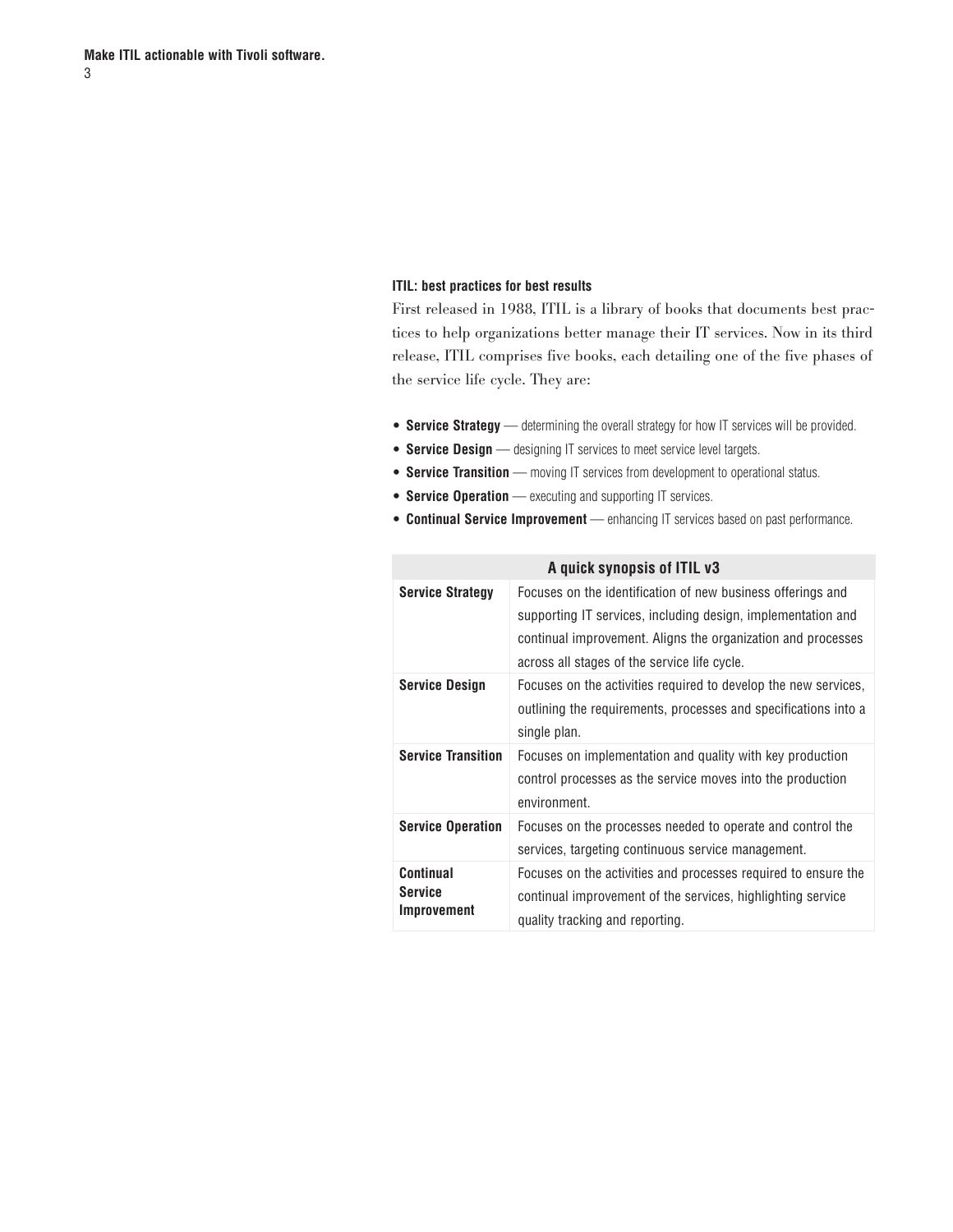described by the 10 authors and the ITIL Advisory Group of 23 industry experts. An important element of service management, the increased scope of the industry best practices in ITIL v3 is a reflection of the growing value of life-cycle integration and business integration to service management. Traditionally the IT industry has made a distinction between IT development and IT operations. However, many organizations have now found that operations and development should be integrated and focused on business value, service management quality and costs.

<span id="page-3-0"></span>Version 3 of ITIL is a significant update that reflects leading practices as

#### **Support ITIL best practices with comprehensive IBM Service Management solutions**

While ITIL provides a set of best practices to help guide organizations, these practices must be made actionable for organizations to reap the full extent of their value. IBM is a long-time supporter of ITIL and a member of the ITIL Advisory Group for Version 3. IBM Service Management solutions are designed to make service management and ITIL processes actionable, while helping organizations increase efficiencies, reduce risk, enhance value and contain operational costs.

These solutions support the service management life cycle, providing many products and services that incorporate ITIL v3 best-practice processes. IBM Service Management can help organizations:

- Understand and track the full scope of IT assets and configurations.
- Significantly reduce change-related problems and incidents.
- Implement greater levels of automation and closed-loop processes.
- Avert potential service quality issues before and after deployment.
- Rapidly diagnose and resolve unanticipated service problems after deployment.
- Pinpoint root causes of problems and prioritize response according to business impact.
- Link IT metrics to key performance indicators (KPIs) for proper management of service level agreements (SLAs).
- Free valuable staff from manual tasks so they can support more strategic initiatives.

IBM Service Management solutions are designed to make service management and ITIL processes actionable, while helping organizations increase efficiencies, reduce risk, enhance value and contain operational costs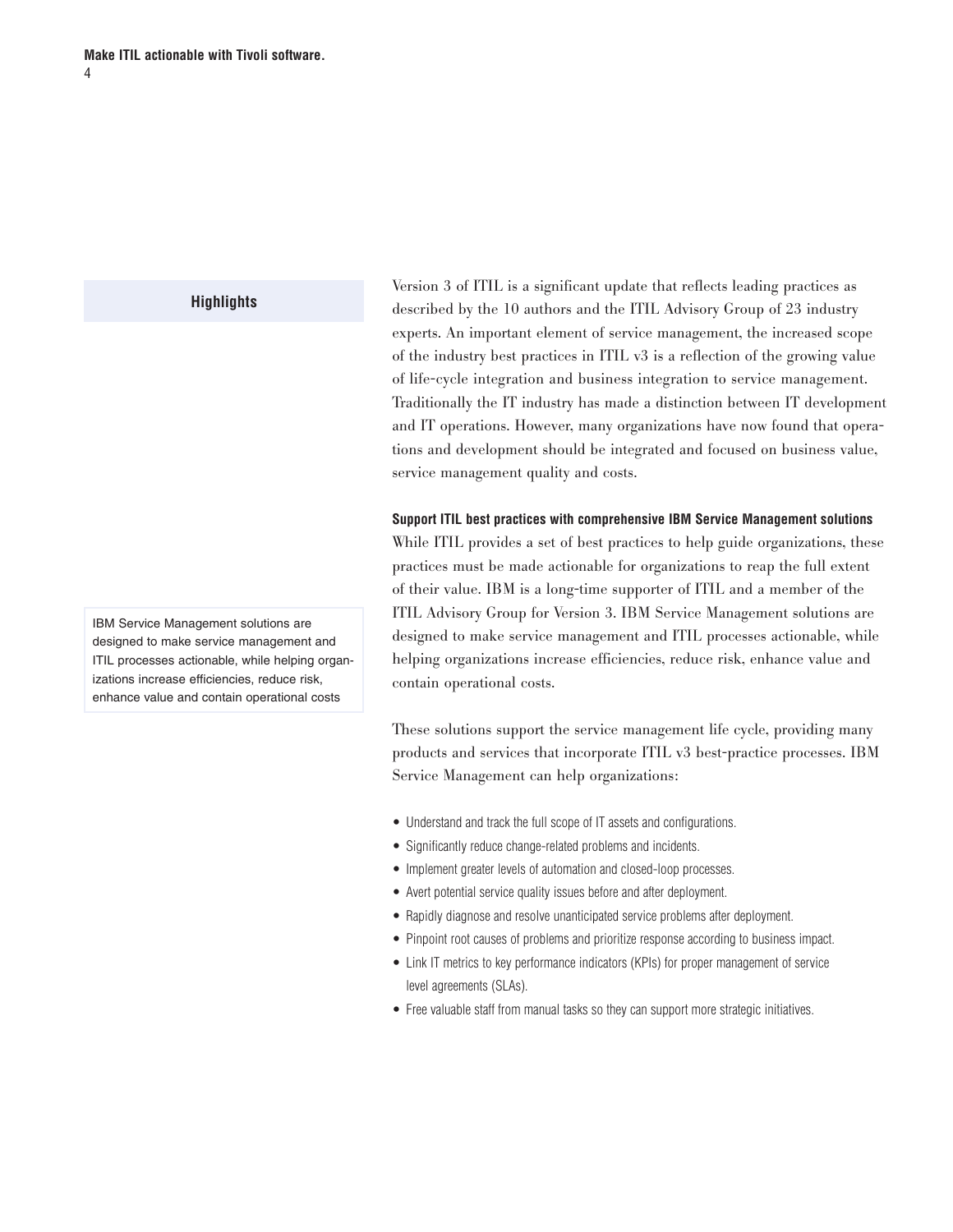The next few sections offer a sample of service management solutions from Tivoli software, demonstrating how they can help organizations integrate people, processes, information and technologies to minimize operational disconnect, facilitate greater automation and efficiency, and establish a foundation for rapid time to market and high service quality.

# **ITIL v3 emphasizes the service life cycle and sheds light on additional management practices. Service management is more than 10+1 and is not processed as silos.**

| <b>Strategy</b>                 | <b>Design</b>                                                   | <b>Transition</b>                                         | <b>Operations</b>                                | <b>Continual improvement</b>       |
|---------------------------------|-----------------------------------------------------------------|-----------------------------------------------------------|--------------------------------------------------|------------------------------------|
| <b>Service Strategy</b>         | Service Portfolio<br>Management                                 | <b>Change Management</b>                                  | Monitoring and Event<br>Management               | <b>Measurement and Control</b>     |
| Market Intelligence             | Service Catalog<br>Management                                   | Service Asset and<br><b>Configuration Management</b>      | Incident Management                              | Service Measurement                |
| <b>IT Financial Management</b>  | Service Level Management                                        | Knowledge Management<br>and a Service<br>Knowledge System | <b>Request Fulfillment</b><br>(Standard Changes) | Service Assessment<br>and Analysis |
| Service Portfolio<br>Management | <b>Capacity Management</b>                                      | Service Release and<br>Deployment Planning                | Problem Management                               | Process Assessment<br>and Analysis |
| Demand Management               | <b>Availability Management</b>                                  | Performance and Risk<br>Evaluation                        | Access Management                                | Service Level Management           |
| Risk Management                 | <b>Service Continuity</b><br>Management                         | Testing                                                   |                                                  | <b>Improvement Planning</b>        |
| Processes                       | <b>Information Security</b><br>Management<br>(ISO 27K, ISO 20K) | Acquire, Build, Test<br>and Release                       |                                                  |                                    |
|                                 | Supplier and Contract<br>Management                             | Service Release,<br>Acceptance, Test and Pilot            |                                                  |                                    |
|                                 | Organizational Change and<br>Communications                     | Deployment,<br>Decommission and<br>Transfer               |                                                  |                                    |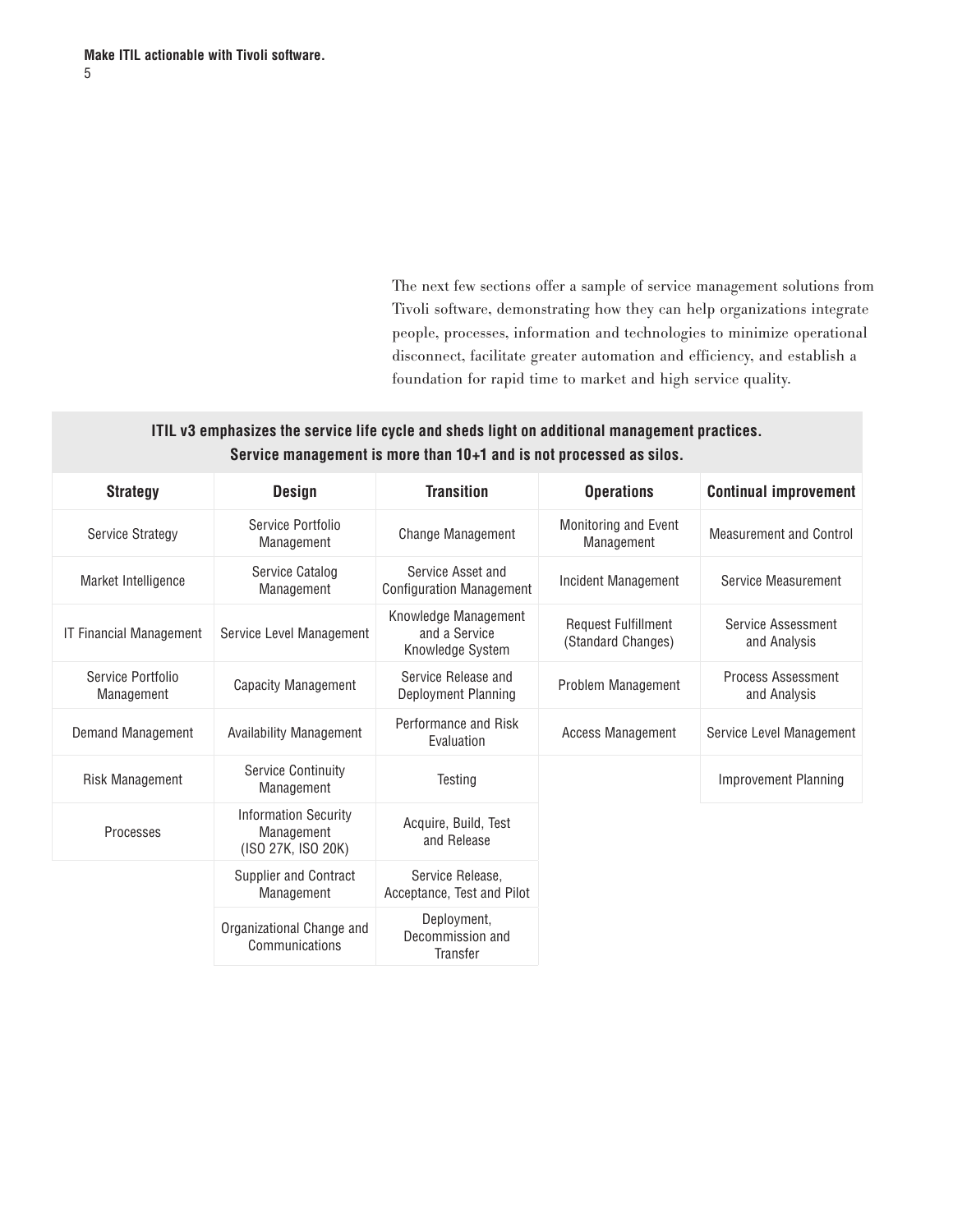# <span id="page-5-0"></span>**Service Strategy**

#### *Financial Management*

- IBM Tivoli License Compliance Manager identifies software inventory and links complex license entitlements to help manage software costs and license compliance in distributed environments. IBM Tivoli Asset Management for IT and Tivoli License Compliance Manager work together to help identify software inventory, measure use activity and automatically link license entitlements to installed inventory and use activity.
- IBM Tivoli Usage and Accounting Manager Enterprise Edition is a flexible, end-to-end tool that helps improve IT cost management through the ability to aggregate and report on the use of applications, servers and other IT resources — along with their complex interactions — across distributed and mainframe platforms.

#### *Risk Management*

- IBM Tivoli Risk Manager correlates security information and risk alerts from firewalls, routers, networks, host- and application-based intrusion detection systems, desktops and vulnerabilityscanning tools from a single Web-based security console to help detect and assess threats.
- IBM Tivoli Compliance Insight Manager offers an overview of security compliance posture, monitors users to acceptable-use frameworks and security policy, and can provide automated user activity monitoring across heterogeneous systems.

#### **Service Design**

#### *Service Catalog Management*

• IBM Tivoli Service Request Manager helps you create a service catalog, support online ordering and automated order fulfillment, and streamline the service request process through a customized, structured and searchable database.

## *Availability Management*

• IBM Tivoli Business Service Manager offers real-time service visibility and intelligence to help maximize service performance; manage the ongoing health of services, processes, transactions, missions and business activity; and help speed problem resolution with automated service impact and root-cause analysis. (Note that this offering also supports both the event management and monitoring and control processes of ITIL v3.)

Tivoli software helps organizations standardize and drive repeatability into IT service delivery with an IT service catalog that fully integrates with Tivoli Service Request Manager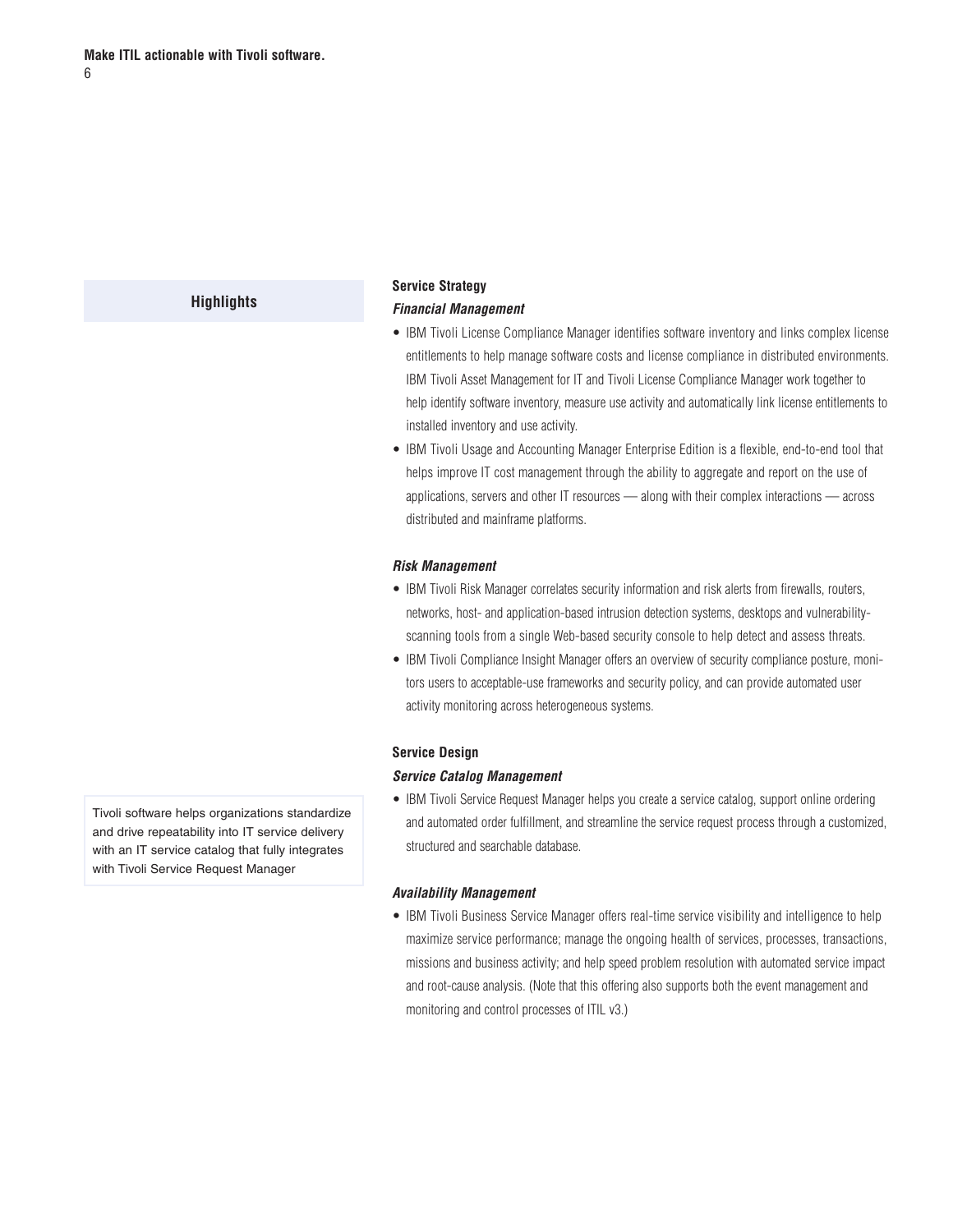<span id="page-6-0"></span>Tivoli software helps you understand resource consumption trends, proactively identify problems and resolve problems before IT services are affected

#### *Capacity Management*

• IBM Tivoli Performance Analyzer adds a predictive capability to IBM Tivoli Monitoring, enabling operations and IT staff to understand resource consumption trends, identify problems, resolve problems more quickly, and predict and avoid future problems.

#### *IT Service Continuity Management*

- IBM Geographically Dispersed Parallel Sysplex™ (GDPS®) provides the resource sharing, workload balancing and continuous availability benefits of a multisite, IBM Parallel Sysplex® System z<sup>™</sup> environment to help significantly enhance the capability of an enterprise to recover from disasters and other failures.
- IBM Tivoli System Automation software offers high availability and automation to help manage mainframe and distributed systems from any location and to automate system console events and actions.
	- IBM Tivoli System Automation for Multiplatforms provides high availability for IBM AIX®, Linux® (including Linux on System z) and Microsoft® Windows®.
	- IBM Tivoli System Automation Application Manager enables advanced automation for leading clustering solutions on AIX, Linux, Windows, Sun Solaris and IBM z/OS®.
	- IBM Tivoli System Automation for z/OS is designed to provide high availability for critical business applications through policy-based self-healing, as well as automation for the z/OS system's input/output, processor and systems operations.
- IBM Tivoli Business Continuity Process Manager helps automate disaster recovery and improve speed and reliability of recovery tasks by leveraging data provided through automated discovery of IT infrastructure such as z/OS sysplexes, logical partitions (LPARs), z/OS subsystems and GDPS K-systems.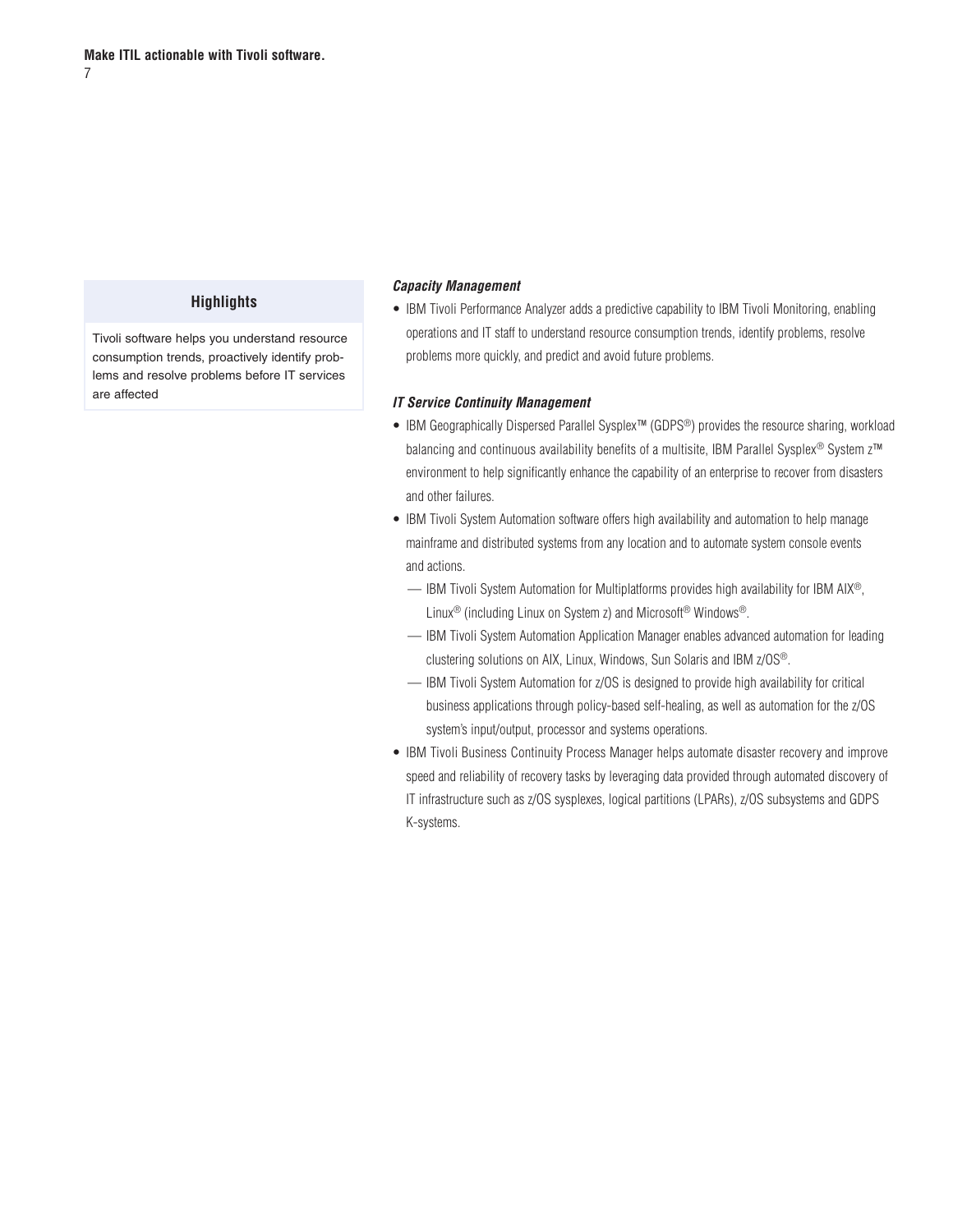# <span id="page-7-0"></span>**Service Transition and Operations** *Information Security Management*

- IBM Tivoli Security Operations Manager is a security information and event management (SIEM) platform designed to improve the effectiveness, efficiency and visibility of security operations and information risk management through the ability to centralize and store security data from throughout the technology infrastructure.
- IBM Tivoli Security Compliance Manager acts as an early warning system by identifying security vulnerabilities and security policy violations and automating scans of servers and desktop systems, which can help reduce the cost and time associated with manual security checks.

#### *Change Management*

- IBM Tivoli Change and Configuration Management Database (CCMDB) provides an enterprise-ready platform for storing deep, standardized data on configurations and change histories to help integrate people, processes, information and technology. It also provides forward schedule of change and what configuration items (CIs) support which business services to simplify change scheduling.
- IBM Tivoli Application Dependency Discovery Manager provides an in-context view of change histories, including updates of all devices, to help determine whether or not a particular device received a patch and whether the patch was accurately applied. It also provides relationship mapping to understand change impact to critical business services.

#### *Service Asset and Configuration Management*

- Tivoli Asset Management for IT combines inventory, financial, maintenance, procurement and contract management for IT assets into one easy-to-use Web interface to help automatically track and manage the complete life cycle of both hardware and software assets, from the planning and acquiring phases to deployment, maintenance and retirement.
- IBM Tivoli Maximo<sup>®</sup> solutions provide asset life-cycle and maintenance management for virtually all asset types on a single unified platform to help promote better planning and control.
- Tivoli CCMDB provides an enterprise-ready platform for storing deep, standardized data on configurations and change histories, configuration drift histories and configuration management process flow.

Tivoli software provides a federated platform for storing standardized data on all resources, configurations and change histories

Tivoli IT financial management software lets you easily associate cost to your IT service offerings to effectively manage resource consumption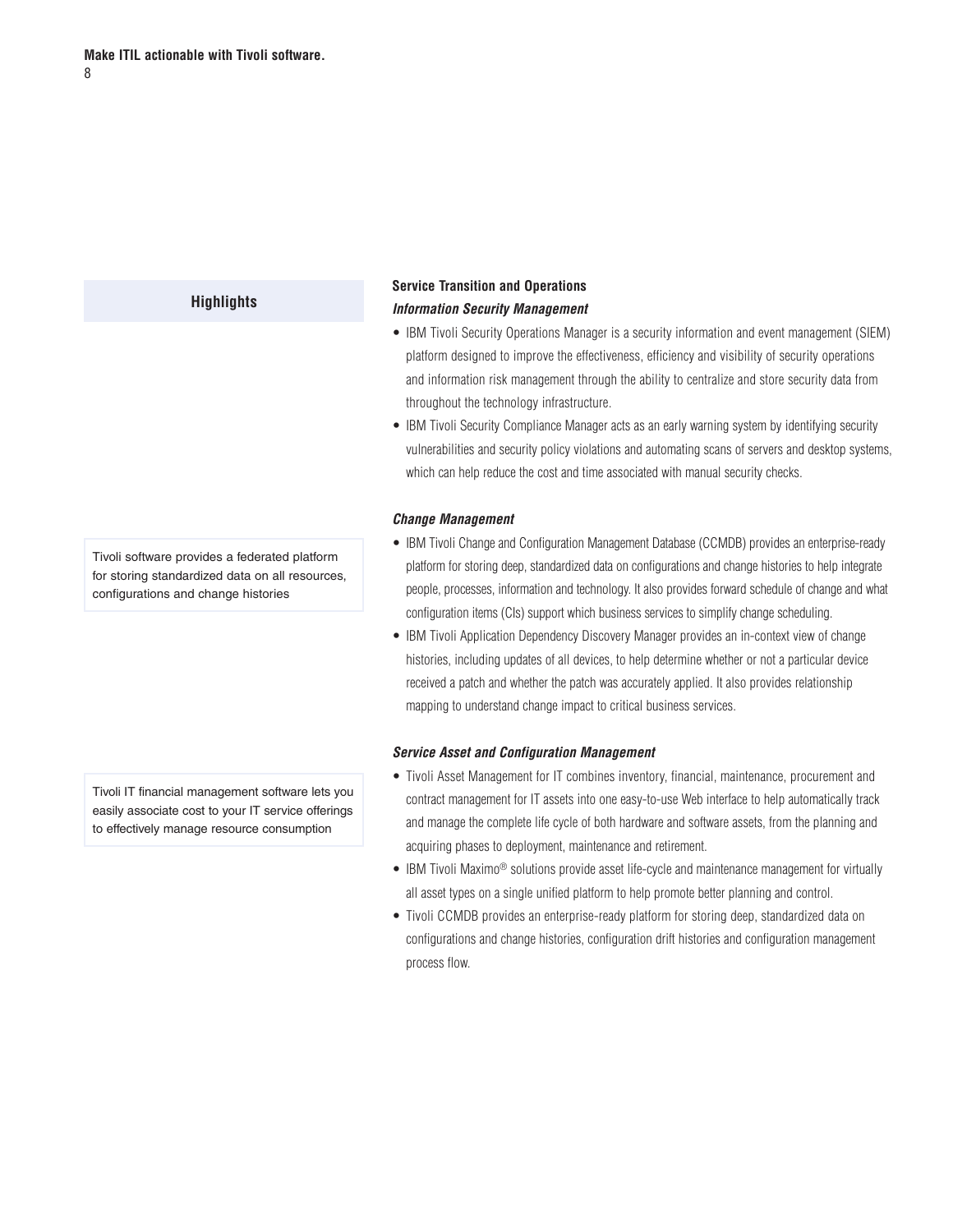<span id="page-8-0"></span>ITCAM helps proactively manage transactions and services at optimal performance by offering real-time monitoring and integrated, role-based views

#### *Monitoring and Control*

- IBM Tivoli Composite Application Manager (ITCAM) offers real-time monitoring and integrated, role-based views for administrators of applications, servers and middleware to help proactively manage transactions and services at optimal performance. In addition, IBM Tivoli Monitoring for Microsoft Applications helps monitor and manage all Microsoft-based systems, including the operating system, Active Directory®, SQL Server®, Exchange, .NET and Cluster Server.
- IBM Tivoli Network Manager provides automatic network discovery and topology-based management software designed to help organizations improve network visibility and drive reliability and performance through real-time network discovery, topology visualization and root-cause analysis for Layer 1, 2 and 3 networks.
- IBM Tivoli NetView<sup>®</sup> for z/OS helps maintain a high degree of availability of System z networks through an extensive set of tools for managing and maintaining complex, multivendor, multiplatform networks and systems from a single point of control.
- The IBM Tivoli OMEGAMON<sup>®</sup> family of products provides a comprehensive performance and availability solution to proactively analyze and manage operating systems, databases and other environments for optimal performances, through the ability to detect bottlenecks and other potential performance problems from multiple vantage points and quickly isolate and take action automatically to resolve these issues.

#### *Event Management*

• IBM Tivoli Netcool®/OMNIbus™ helps users manage data related to infrastructure elements such as networks, systems, security devices, storage components and applications. Tivoli Netcool/OMNIbus delivers real-time, centralized monitoring of up to millions of events per day across complex networks and IT domains, while IBM Tivoli Netcool/Impact provides a common platform for ubiquitous data access that can circumvent traditional organizational boundaries.

#### *Incident and Problem Management*

• IBM Tivoli Service Request Manager draws on accessible business reports and "on demand" views of KPIs to help monitor and escalate incidents based on designated service levels. Built on the ITIL framework, Tivoli Service Request Manager allows you to move from incident management to problem management to change and release management — all on the Tivoli Process Automation Platform.

Tivoli software allows you to move from incident to problem to change and release management in an integrated fashion — all on the Tivoli Process Automation Platform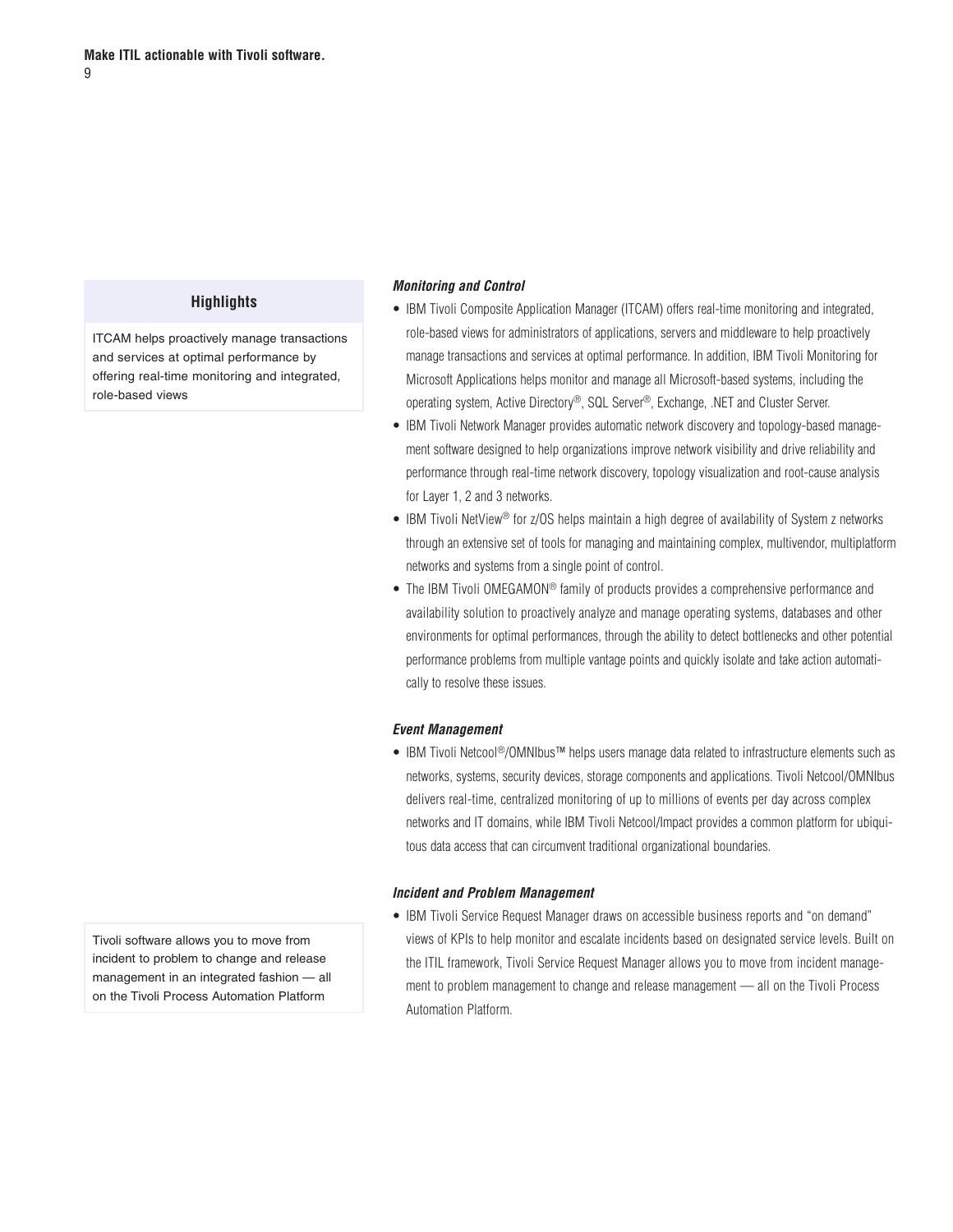#### <span id="page-9-0"></span>*Request Fulfillment*

• IBM Tivoli Service Request Manager provides advanced and flexible service desk and catalog capabilities to help improve problem resolution time, while automating customer interaction with a built-in service catalog that provides online order fulfillment to expedite new service requests.

#### *Release and Deployment Management*

- IBM Tivoli Release Process Manager delivers a process-based solution to address release management as defined by ITIL and automates complex deployments in the context of the overall release management process, allowing organizations to assess the impact on the IT infrastructure and business-critical functions before release.
- IBM Tivoli Provisioning Manager can automatically provision additional resources when sudden, unexpected workloads arrive — helping to avoid disruptions that can impact service, improve resource utilization and enhance IT service delivery.

#### *Access Management*

- IBM Tivoli Access Manager software provides a full range of access management solutions:
	- IBM Tivoli Access Manager for Business Integration provides access control, end-to-end application-level data protection and centralized security policy management for the IBM WebSphere® MQ environment.
	- IBM Tivoli Access Manager for e-business acts as a hub for authentication and authorization for Web and other applications, centralizing security management and streamlining the deployment of secure applications.
	- IBM Tivoli Access Manager for Enterprise Single Sign-On delivers a simple authentication capability across all systems, services and applications.
	- IBM Tivoli Access Manager for Operating Systems helps protect individual application and operating system resources by helping address system vulnerabilities surrounding UNIX®/ Linux super-user or root accounts.
- IBM Tivoli Identity Manager delivers a secure, automated and policy-based user management solution that helps effectively manage user identities across the infrastructure and enables enterprises to set up new accounts and passwords quickly and securely for employees and customers.

#### *Data and Storage Management*

• IBM Tivoli Storage Process Manager provides a set of customizable, ITIL-aligned storage management processes, helping to manage and coordinate simple and complex change, configuration and incident management processes for an IT storage environment.

The Tivoli provisioning portfolio manages the complete life cycle of your data center and resources — from initial provisioning to patching and configuration maintenance to resource repurposing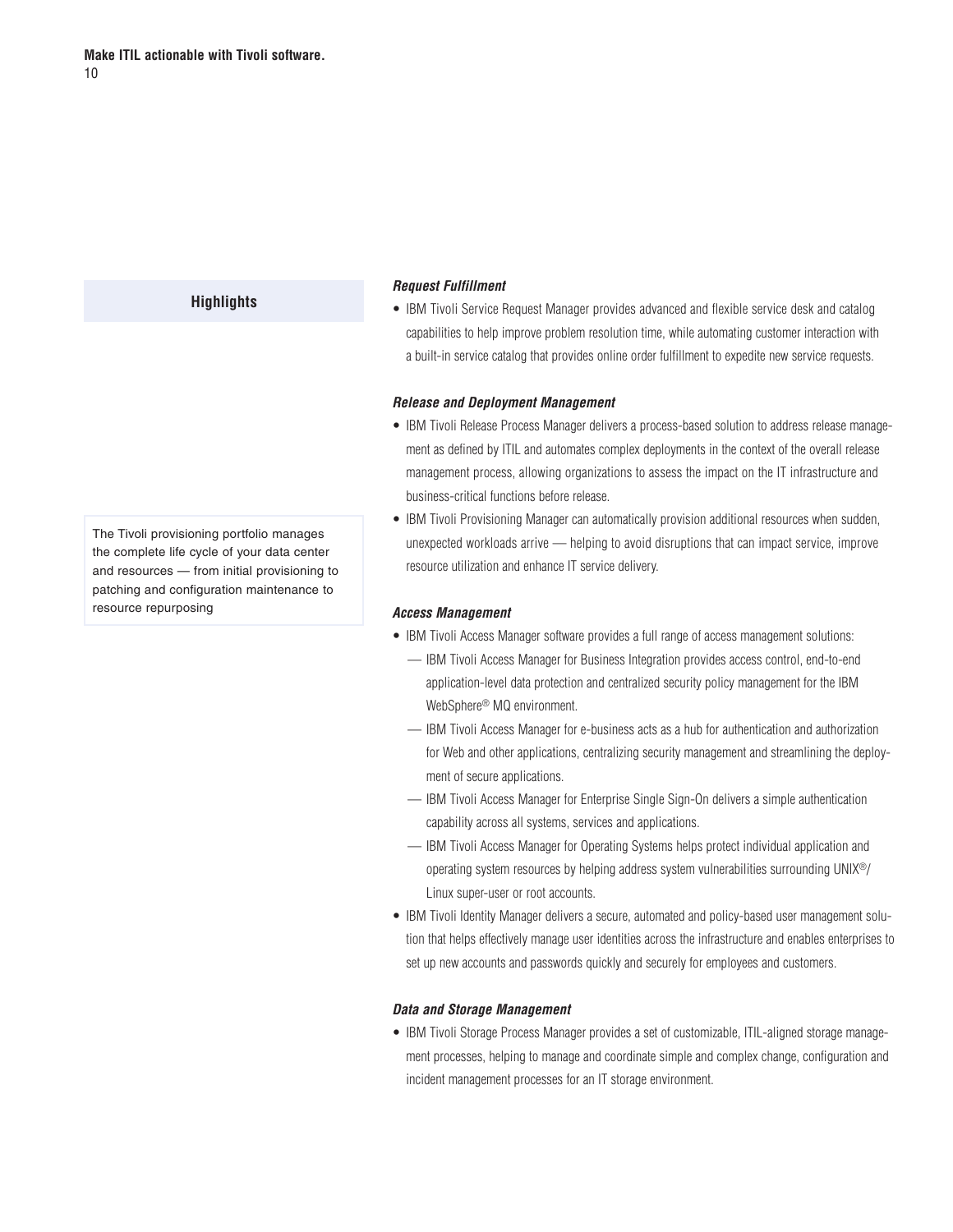<span id="page-10-0"></span>• IBM Tivoli Storage Manager is a suite of products that delivers a broad range of storage management capabilities — including backup, archive, recovery, space management, database and application protection, enterprise resource planning (ERP) and disaster recovery planning to help protect mission-critical data requiring 24x7 availability.

# **Continual Service Improvement** *Service Level Management*

• IBM Tivoli Service Level Advisor is designed to provide predictive service level management capabilities, enable IT operations to proactively predict when SLA violations are likely to occur and then take corrective actions to avoid an SLA violation.

#### **Summary**

The IBM approach to service management architecture originated from the ground up with best practices and business goals in mind. IBM Tivoli software provides a comprehensive service management portfolio coupled with consulting services featuring reusable reference architectures and consistent, repeatable methods to help organizations improve service delivery, accelerate return on investment (ROI) and run IT more like a business.

Our integrated software and services solutions leverage best practices including the ITIL approach and IBM Process Reference Model for  $IT - to$ plan, design, implement and run solutions that help clients achieve greater integration across their management environment.

IBM offers a breadth of capabilities along with best practices for aligning people, processes and technology to more effectively deliver service management. Along with Tivoli software, IBM offers a broad range of services offerings, including:

Leveraging industry best practices, IBM integrated software and services help clients plan, design, implement and run solutions that achieve greater integration across their management environment